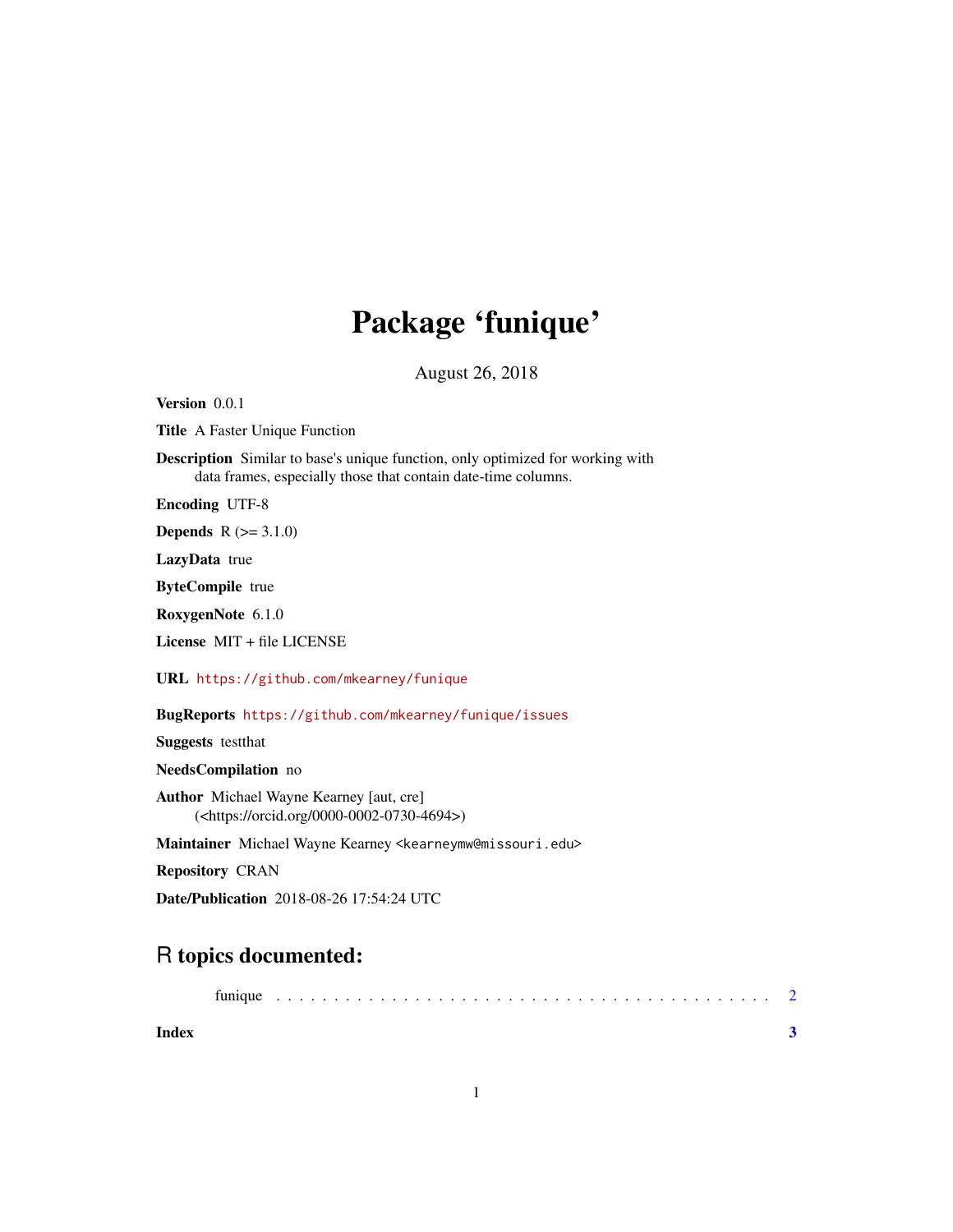<span id="page-1-0"></span>

#### Description

Similar to [unique](#page-0-0), only optimized for working with date-time columns.

#### Usage

funique(x)

#### Arguments

x Input data. If x is not a data frame or date-time object, then it is simply passed to [unique](#page-0-0)

#### Value

The unique rows/values of x.

#### Examples

```
## create example data set
d <- data.frame(
  x = rnorm(1000),
  y = seq.POSIXt(as.POSIXct("2018-01-01"),
    as.POSIXct("2018-12-31"), length.out = 10)
)
## sample to create version with duplicates
dd <- d[c(1:1000, sample(1:1000, 500, replace = TRUE)), ]
## get only unique rows
head(funique(dd))
## check output
identical(unique(dd), funique(dd))
```